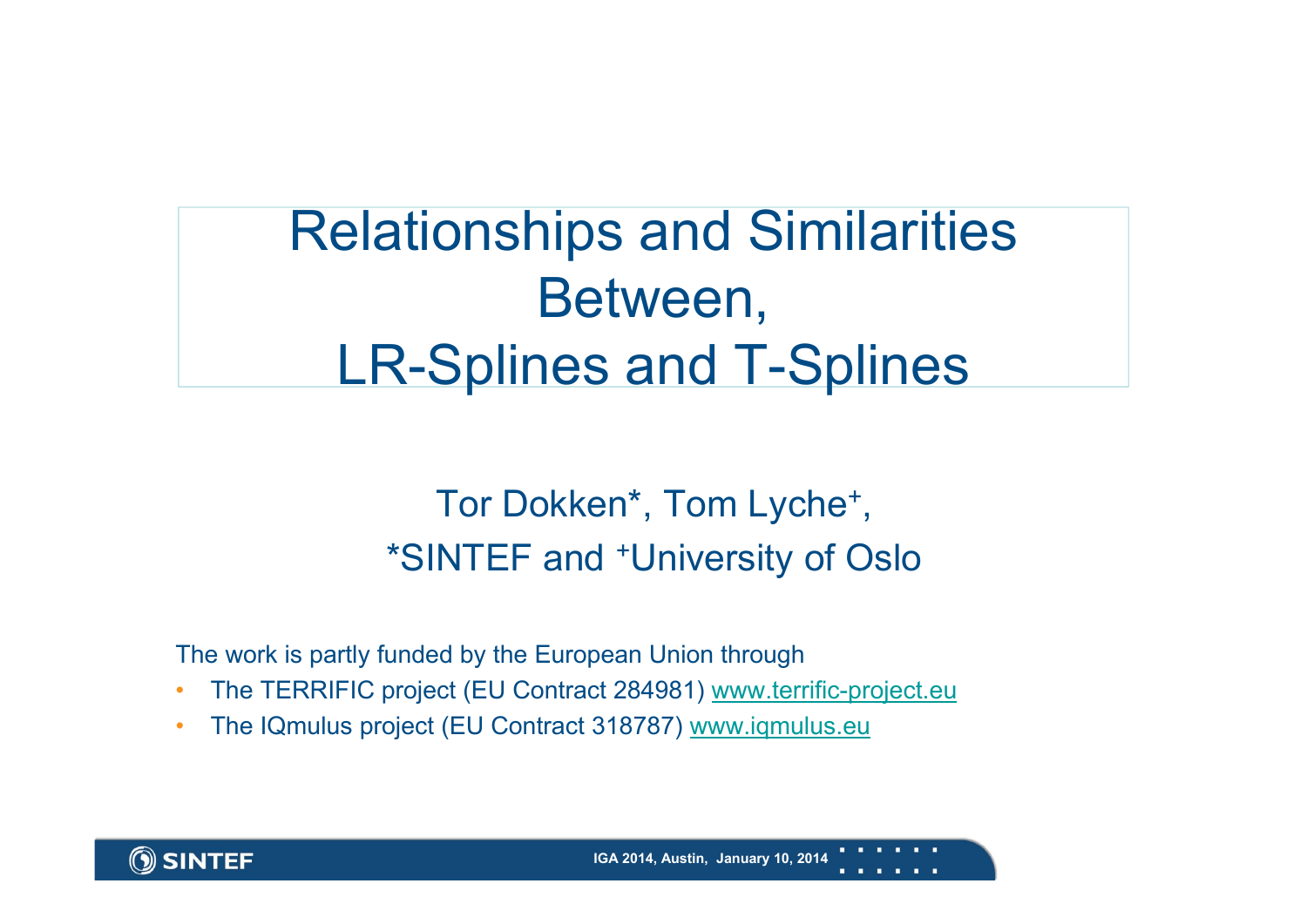## **Structure of talk**

- The LR-spline rules
- Outline the difference and similarities between T-splines and LR-splines
- **LR-splines and Linear independence**
- **Overloading and the Peeling algorithm**

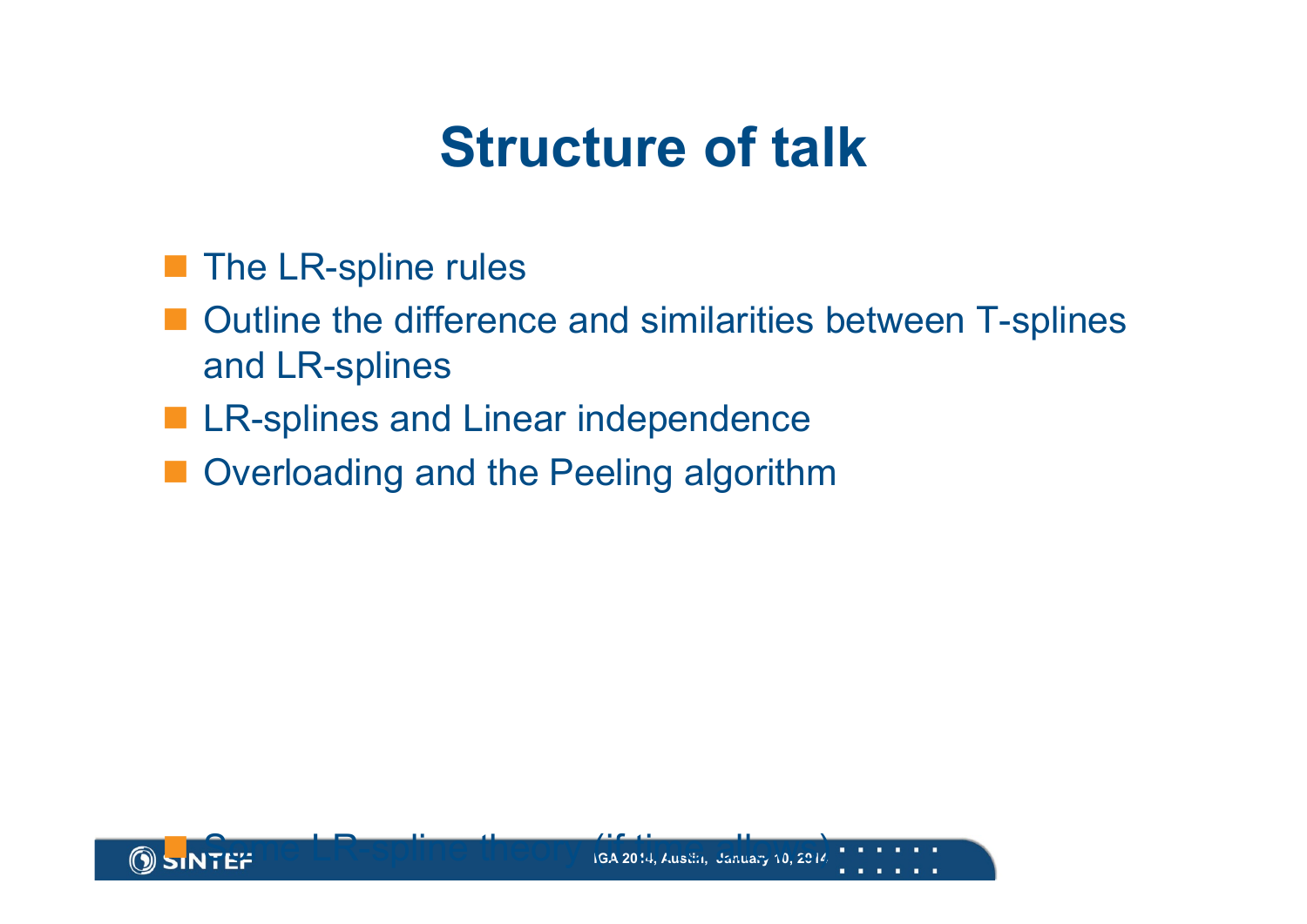## **The LR-spline rules**

- Given a d-variate tensor product B-spline basis  $d \geq 2$ .
- Incrementally refine the spline space by splitting the support of selected B-splines by inserting meshrectangles (knot-lines)
	- For each refinement: Perform additional refinements if some Bsplines do not have minimal support .

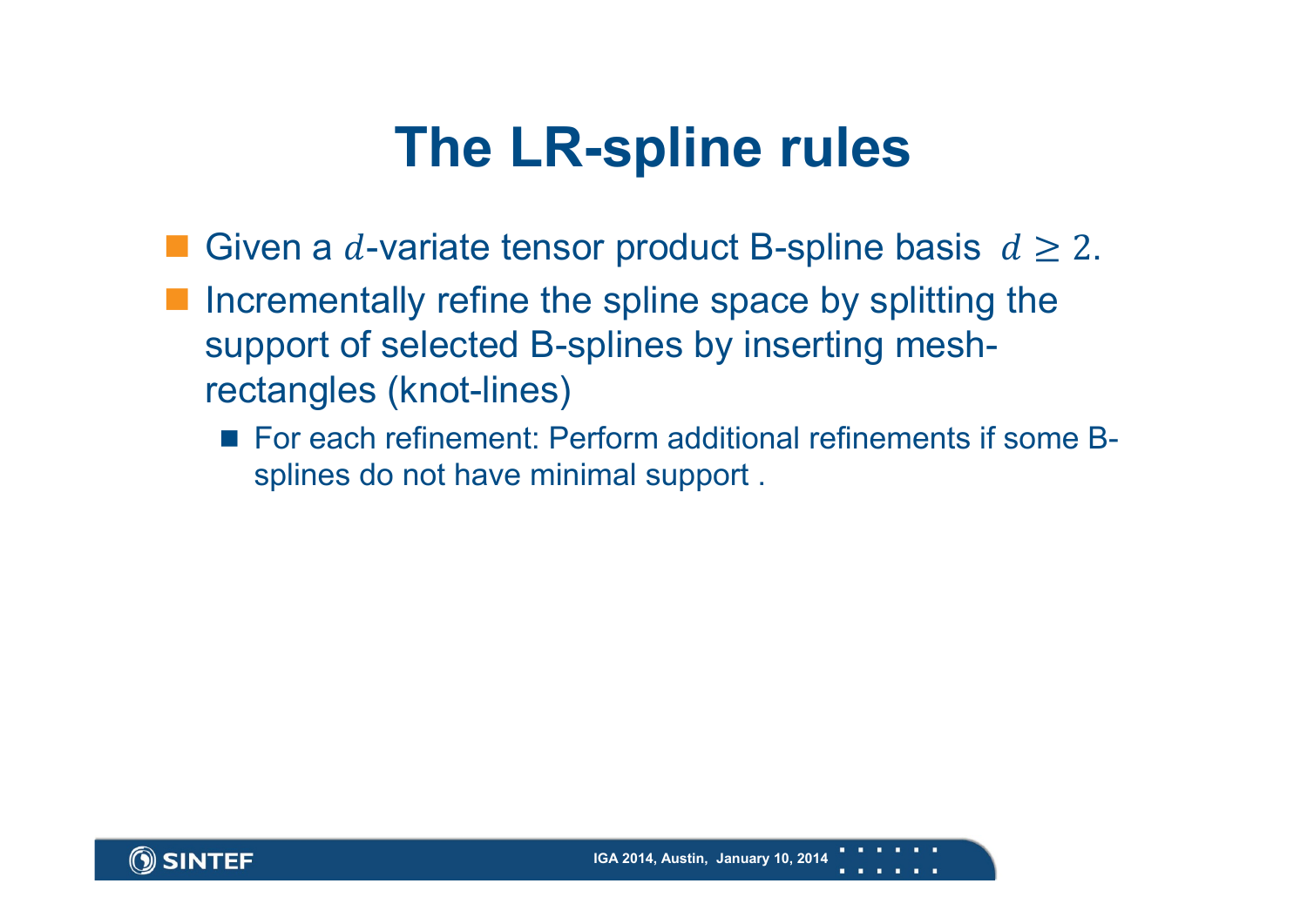# **The LR-spline rules geometric interpretation (2-variate)**



**SINTEF**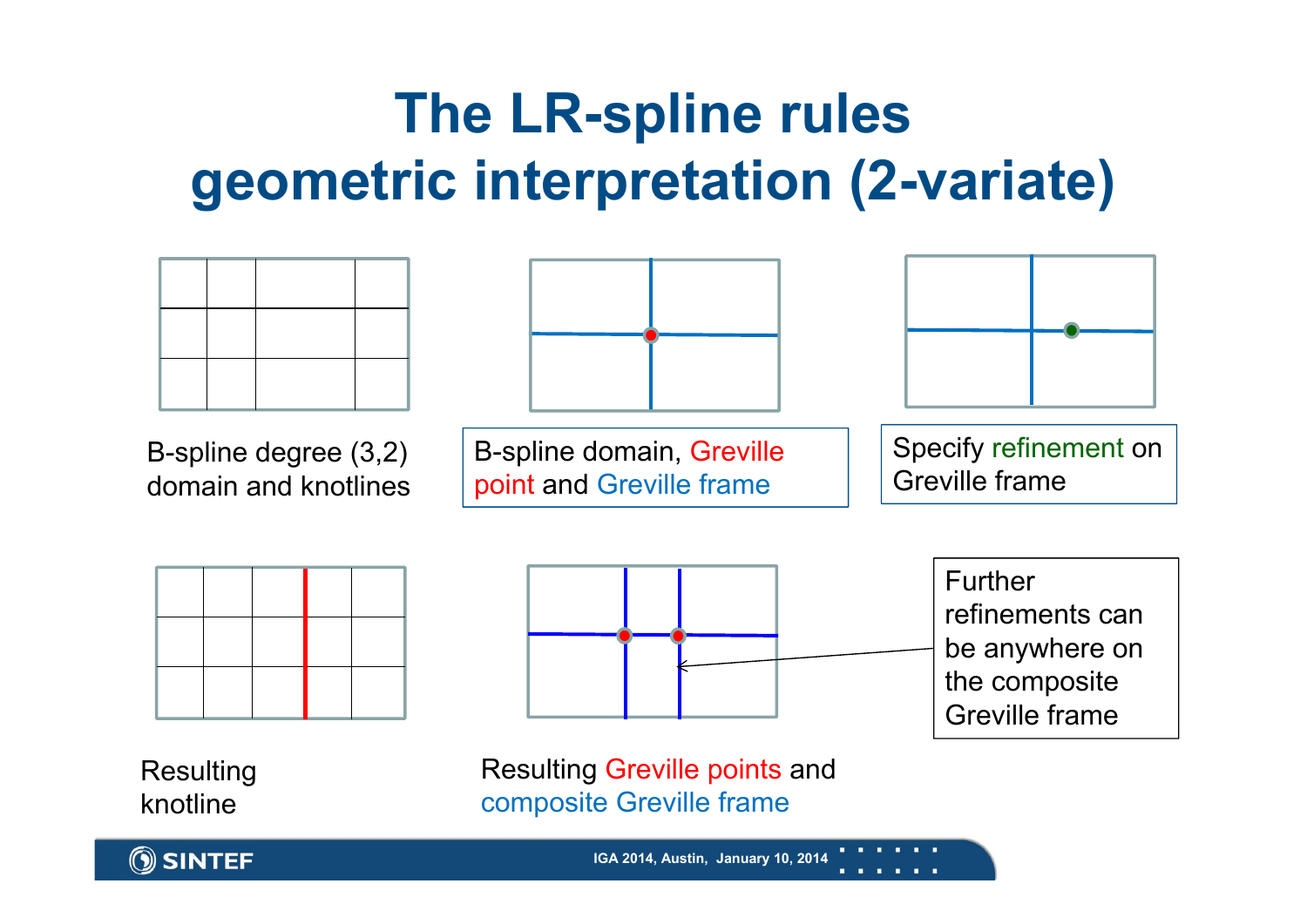#### **Difference of LR-splines and T-splines**

#### **Spline space**

- **LR-splines are spline space centric, and refine the spline** space by knot-line (mesh-rectangle) insertion
- T-splines are vertex grid centric, and anchor new vertices in the T-mesh (vertex mesh). The B-splines are inferred from the vertex grid according to the T-spline rules.

#### **Minimal support B-splines**

- The B-splines of LR-splines are all minimal support and their vertices can be anchored in the parametrization according to the Greville point.
- The B-splines of T-splines will not always be minimal support as the anchors define the Greville points of the Bsplines

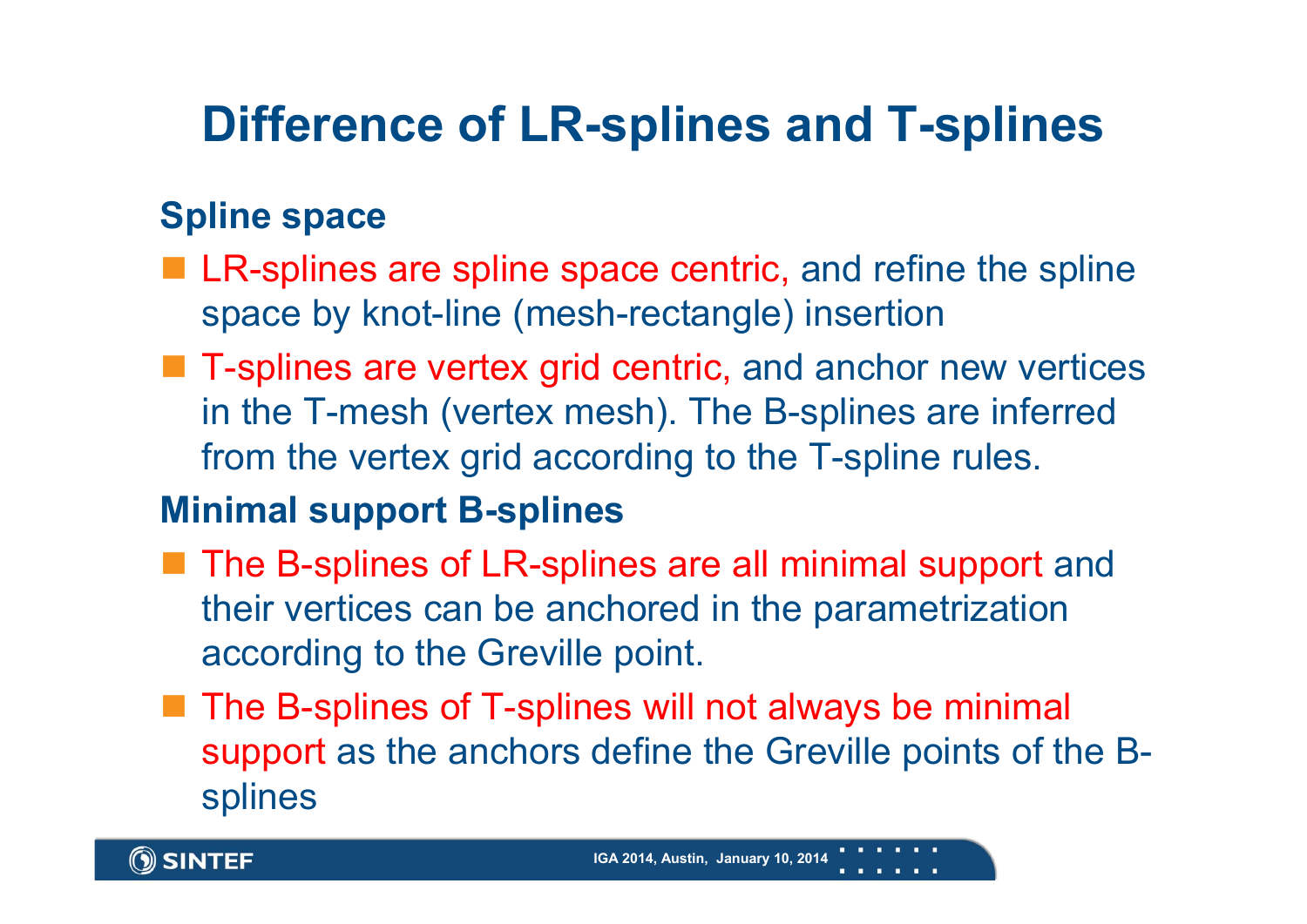# **Difference of permitted refinements of LR-splines and T-splines**

- As I understand T-splines a new vertex has to be inserted between two existing Greville points. The new vertex is anchored by a new knot in the middle interval(s) of an existing B-spline.
- LR-splines can insert a knot in any interval of an existing Bspline (anywhere on the Greville frame)
	- LR-splines refine by inserting new knots (meshrectangles, knotlines) thus offering a wider range of refinements
	- Near T-spline compatible LR-splines can be made by only allowing refinements between existing Greville points
		- However, such restricted refinements can also trigger further refinements that change Greville point locations or increase the number of B-splines
		- **Further restrictions might be necessary to take heed of all T-spline rules.**

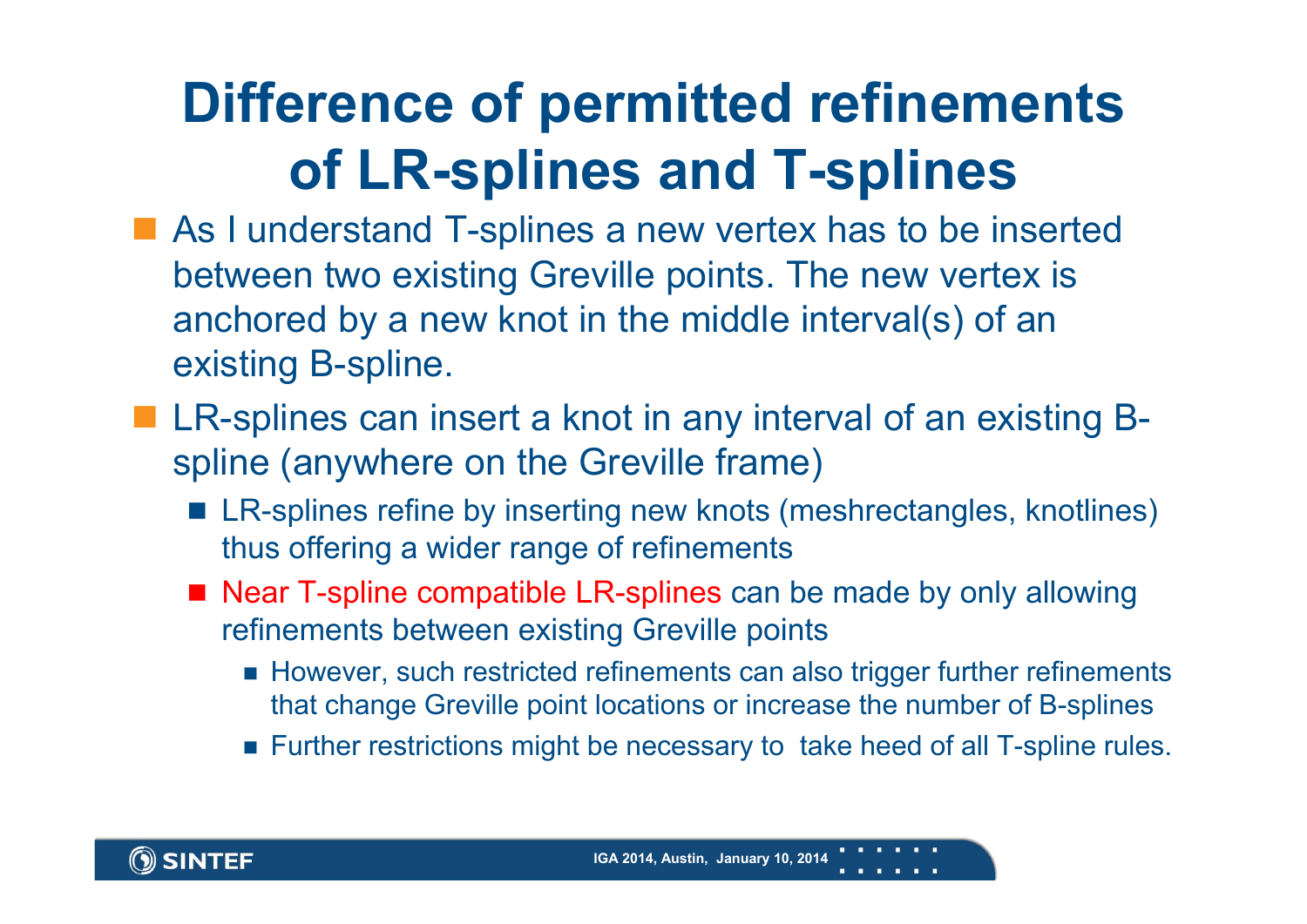

- • The solid lines represent the LR-spline vertex mesh (Corresponding to the Tmesh or dual mesh of T-splines)
- • Dotted lines added to visualize the additional lines of the Greville frame and suggest possible locations for refinement specification.
- • When defining a vertex control mesh the dotted lines can be kept to give the mesh a proper structure, and allow refinement specification in the vertex mesh

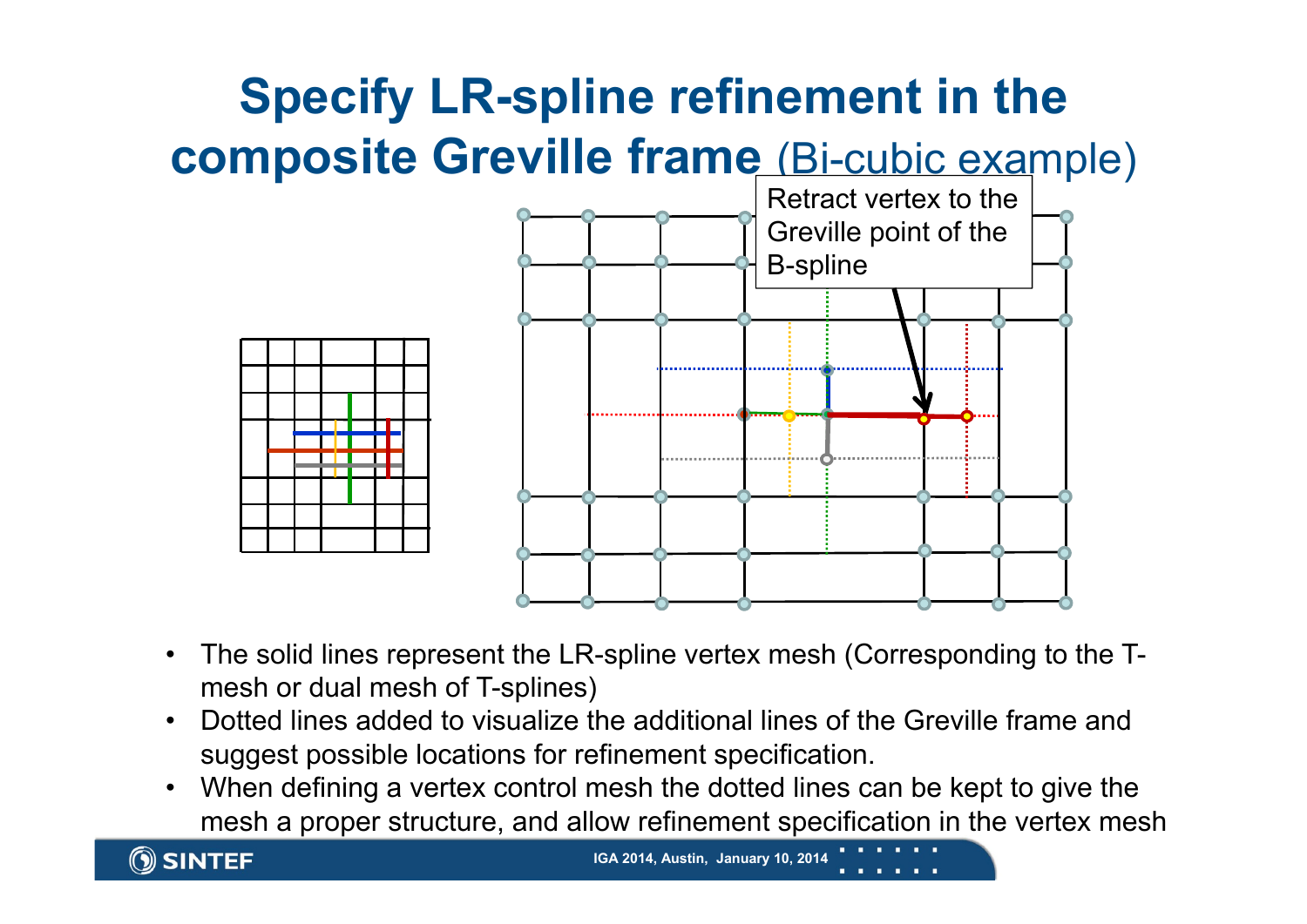#### **T-splines and Linear Independence**

**General T-splines (Rational Scaling of B-splines for partition of unity)**

**Semi-Standard T-splines (Scaled B-splines give polynomial partition of unity)**

> **Dual Compatible T-splines (AST) Linearly independent**

Nestedness of splines spaces

- P. General T-splines;: No
- Semi-Standard T-splines: Yes

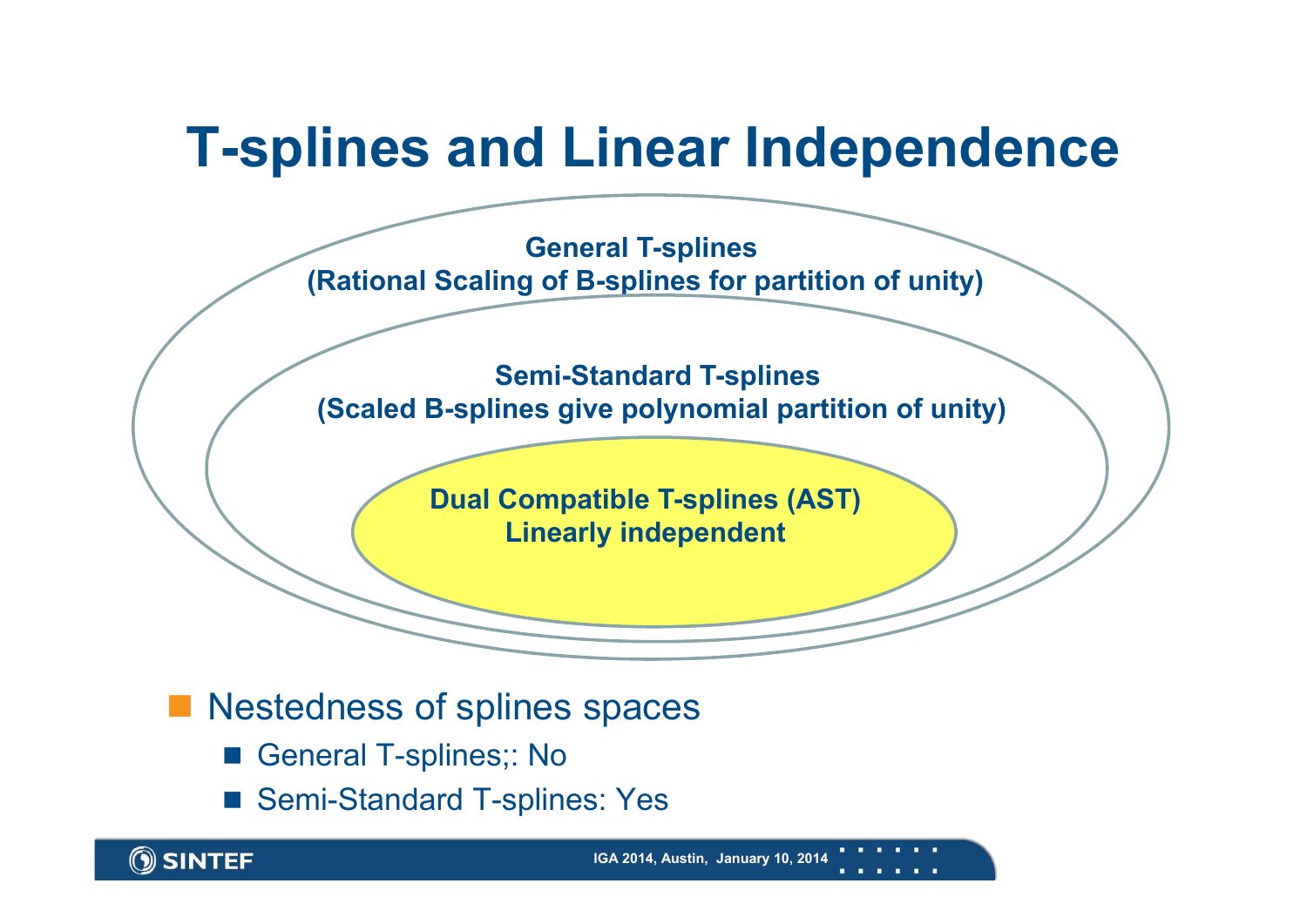### **LR-splines and Linear Independence**



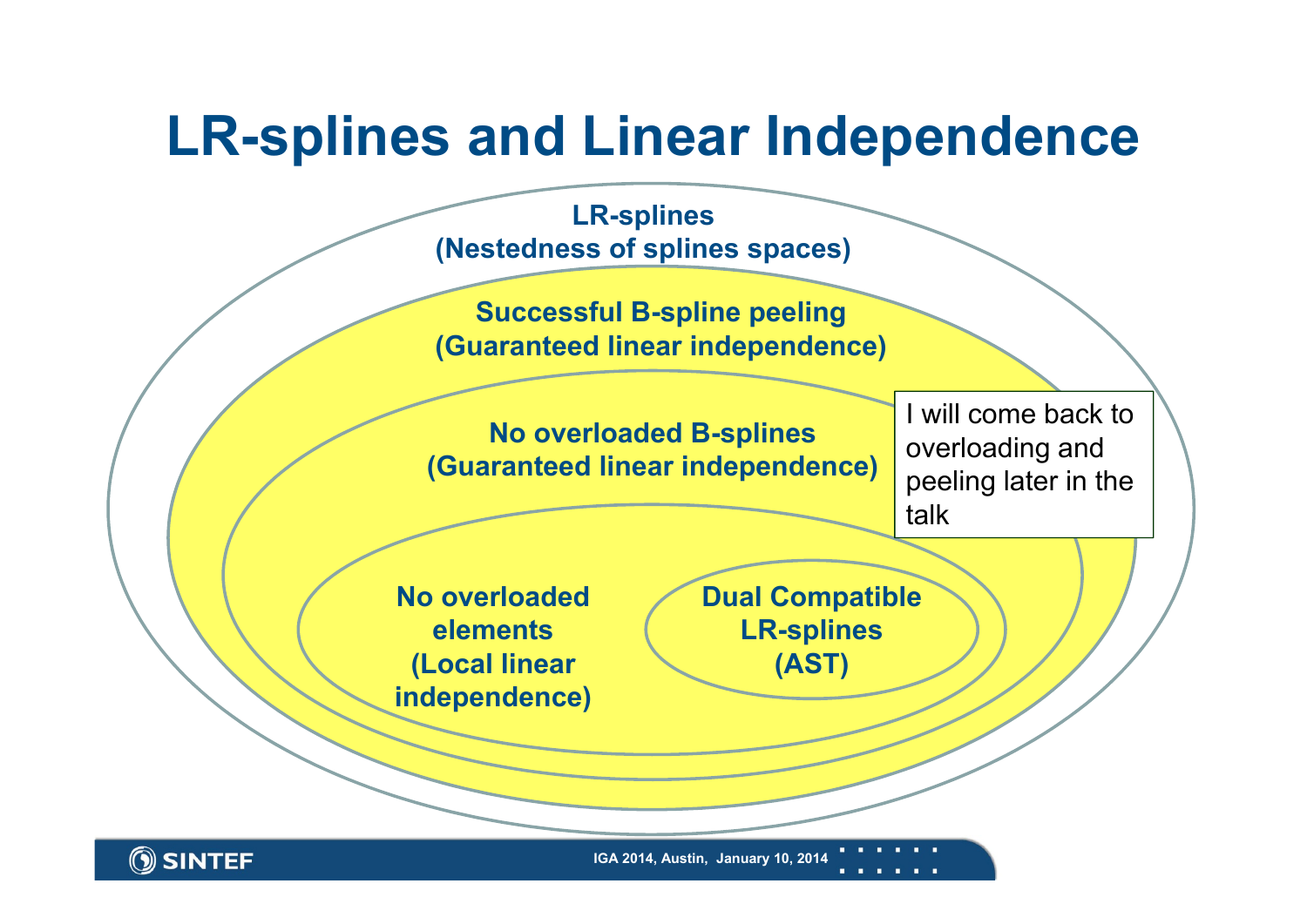#### **Splines spaces of Semi-Standard T-splines seem to be included in the spline spaces of LR-splines**



**Linear independence based on no overloaded elements,** no overloaded B-splines and peeling should also be applicable for semi-standard T-splines.

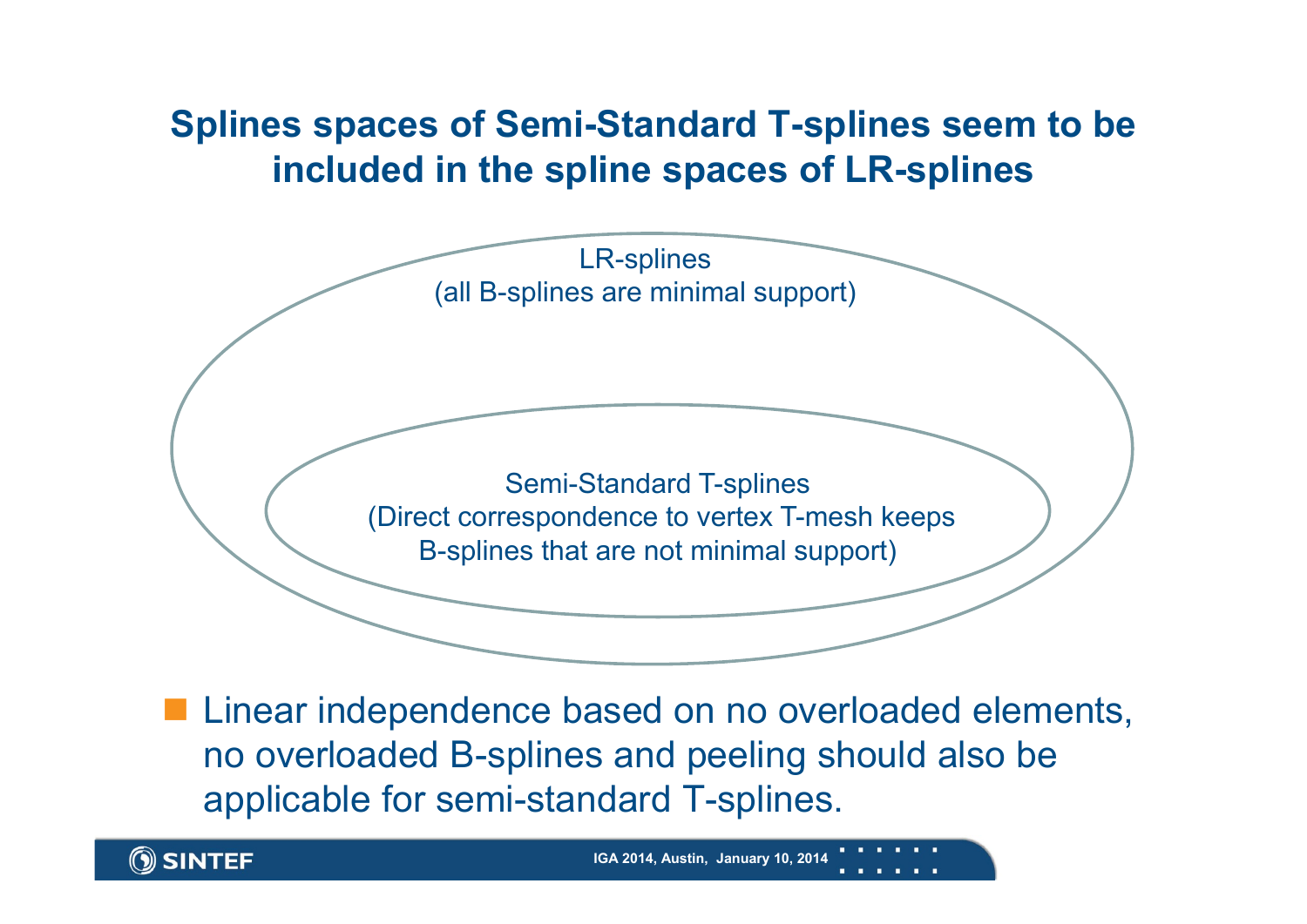#### **If the spline space of semi-standard T**spline ⊆ LR-splines, then

**Semi-standard T-splines (Nestedness of splines spaces)**

**Successful B-spline peeling (Guaranteed linear independence)**

**No overloaded B-splines (Guaranteed linear independence)**

**No overloaded elements(Local linear independence)** **Dual Compatible T-splines (AST)**

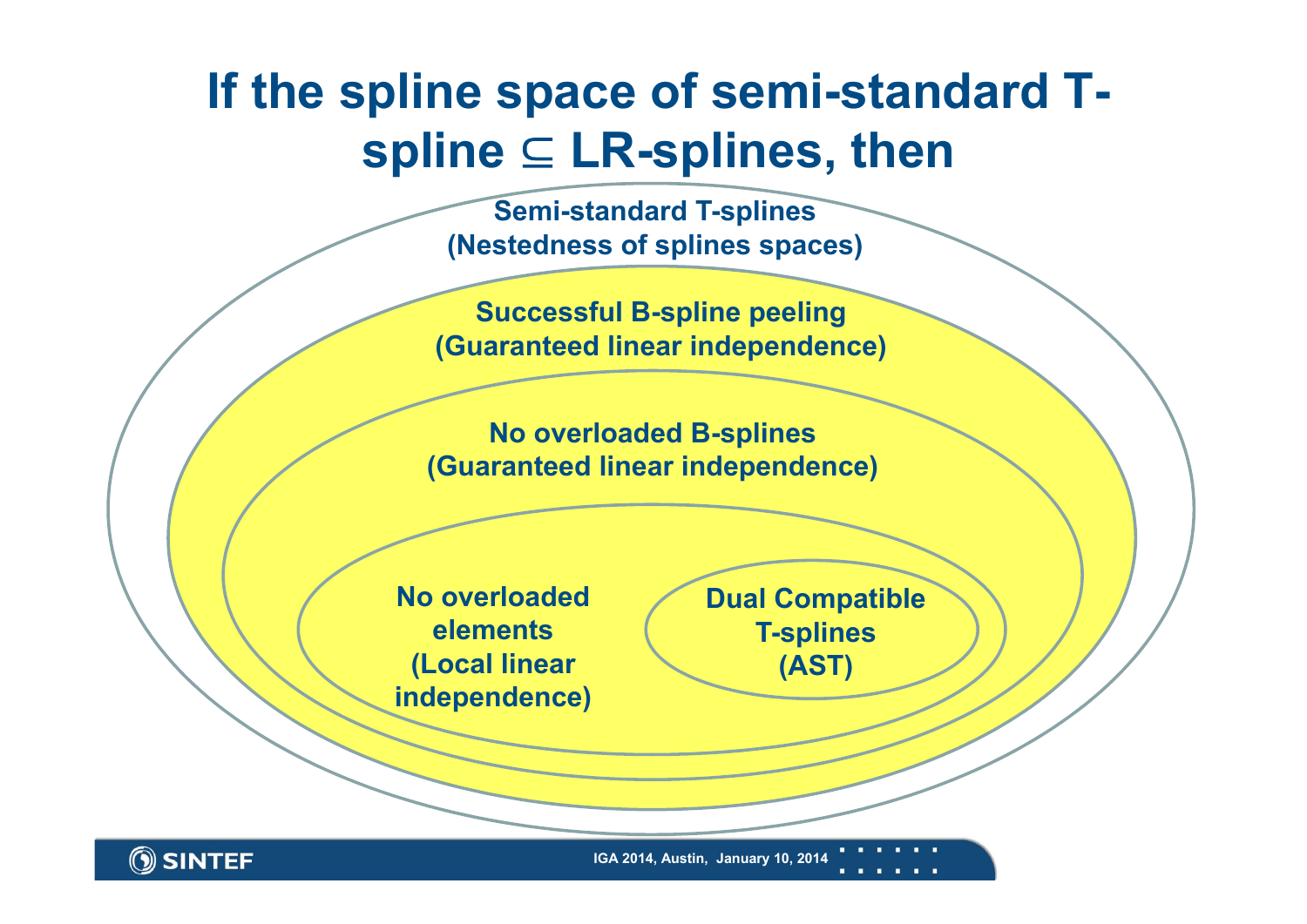## **Overloading and peeling**



 $\mathbf{u}=\mathbf{u}+\mathbf{u}$  . **IGA 2014, Austin, January 10, 2014 All All Andrews**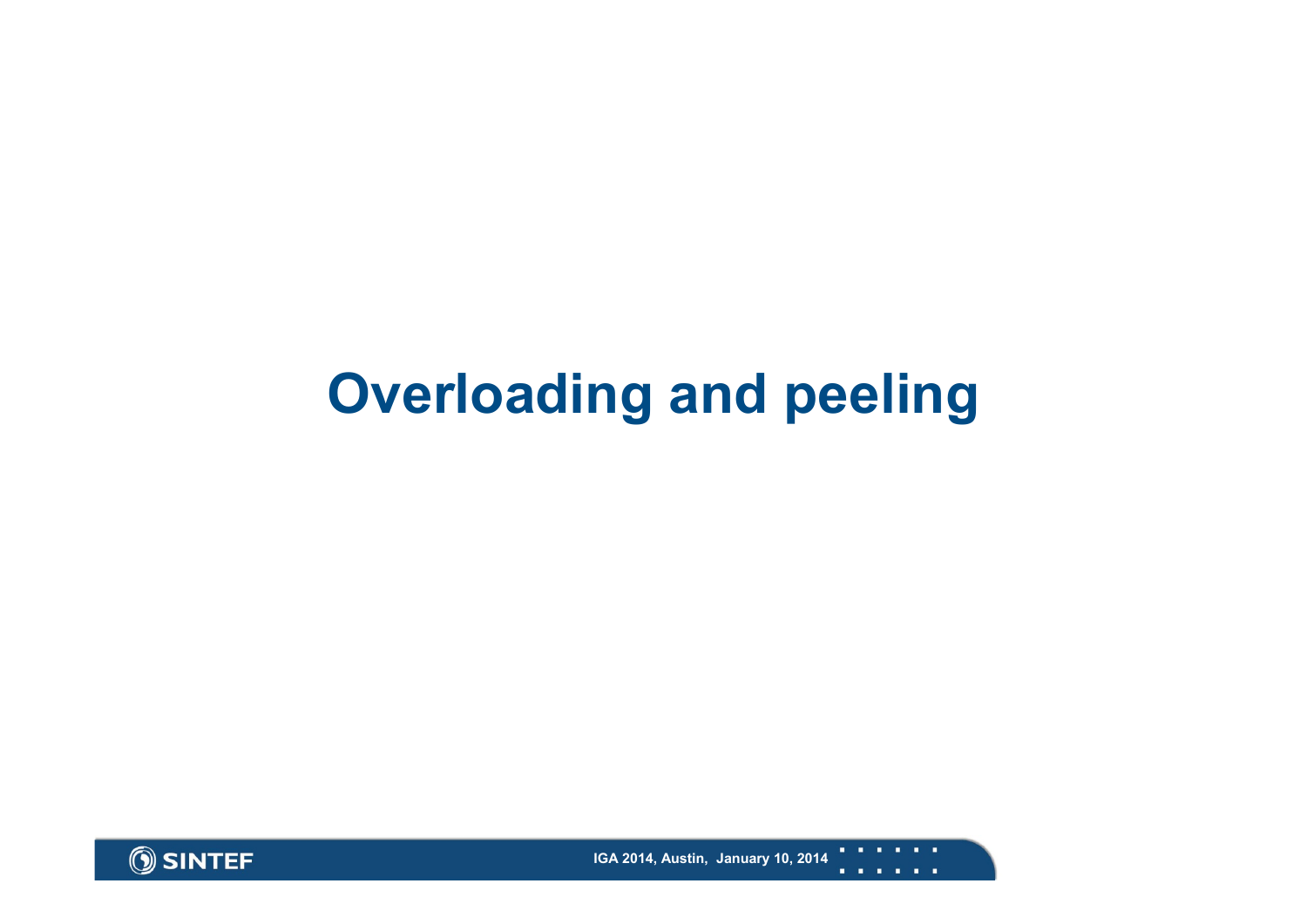#### **Peeling for Ensuring Linear Independence (Valid for LR-splines and assumed for Semi-Standard T-splines)**

The refinement starts from a tensor product B-spline space with  $(p_1 + 1)(p_2 + 1)$  ...  $(p_d + 1)$  B-splines covering an element spanning the polynomial space of degree  $(p_1, p_2, ..., p_d)$  over the element.

- A refinement cannot reduce the polynomial space spanned over an element.
- An extra B-spline in a linear dependency relation can be removed without changing spanning properties over its elements
	- Before the removal of a B-spline there must consequently be more than  $(p_1 + 1)(p_2 + 1)$  ...  $(p_d + 1)$  B-splines covering all elements of the removed B-spline.

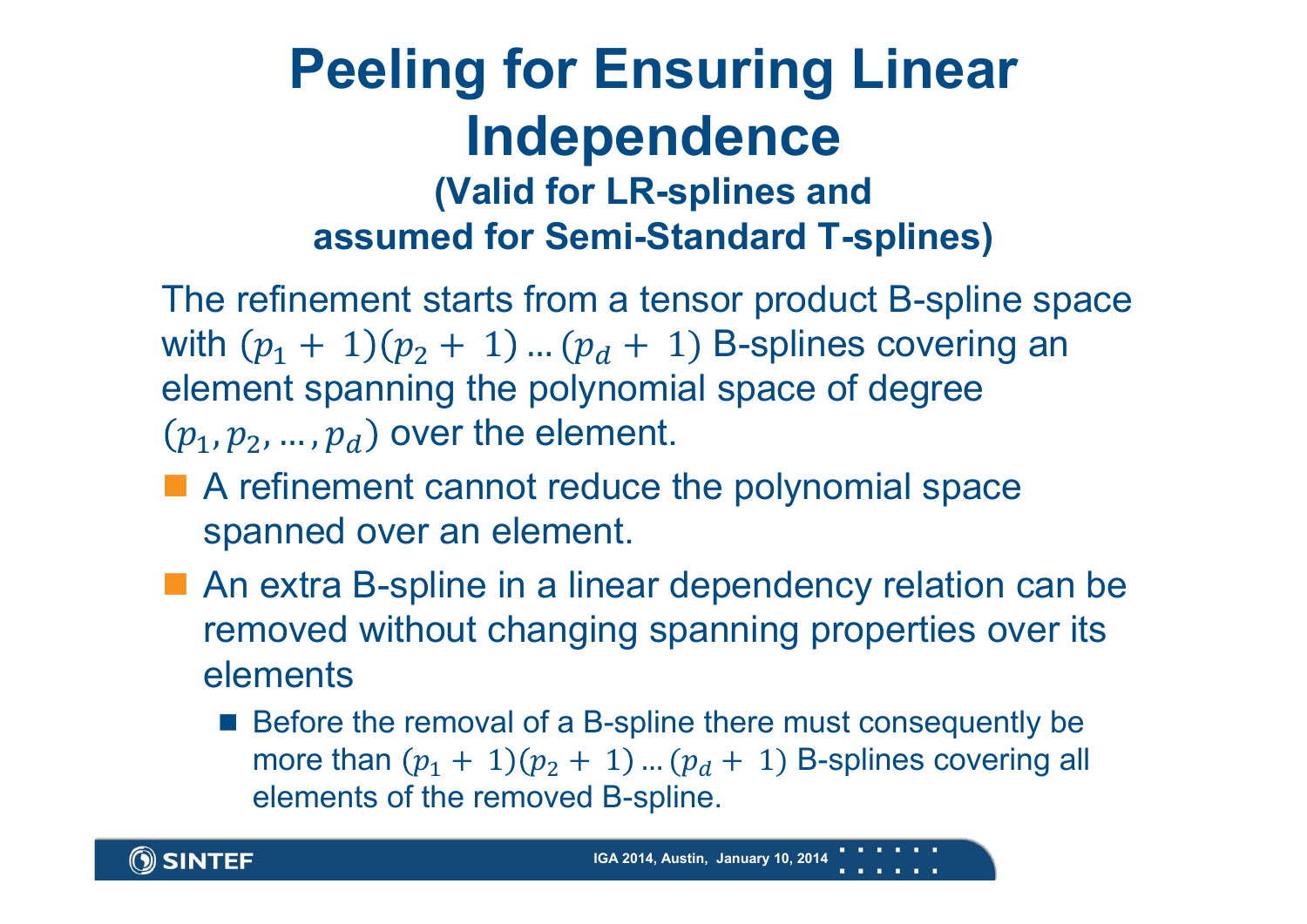#### **Overloaded elements and B-splines**

- We call an element overloaded if there are more than  $p_1 + 1$  $(p_2 + 1)$  ...  $(p_d + 1)$ B-splines covering the element.
- We call a B-spline overloaded if all its elements are overloaded.

Illustration by: Kjetil A. Johannessen, SINTEF



The support of overloaded Bsplines colored grey.

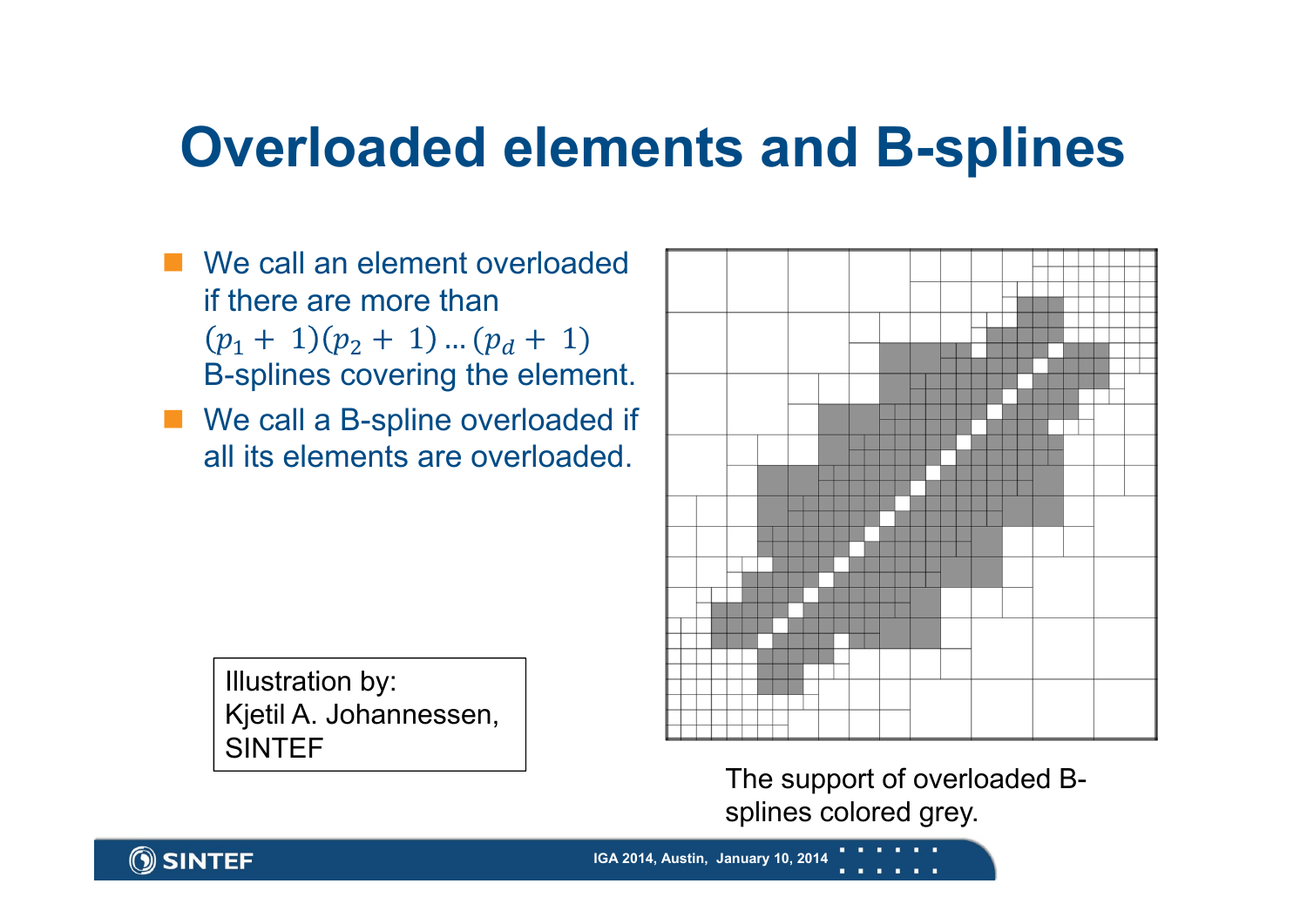### **Observations**

- If there is no overloaded B-spline then the B-splines are locally (and globally) linearly independent
	- All overloaded elements not part of an overloaded B-spline can be disregarded
- Only overloaded B-splines can occur in linear dependency relations
- A linear dependency relation has to include at least two<sup>\*</sup> overloaded B-splines.
	- **Elements with only one overloaded B-spline cannot be part of linear** dependency relation. Thus overloaded B-spline having such an element cannot be part of linear dependency relation.

\* The number is actually higher, at least:  $2^l + 1$  in the *l*-variate case.

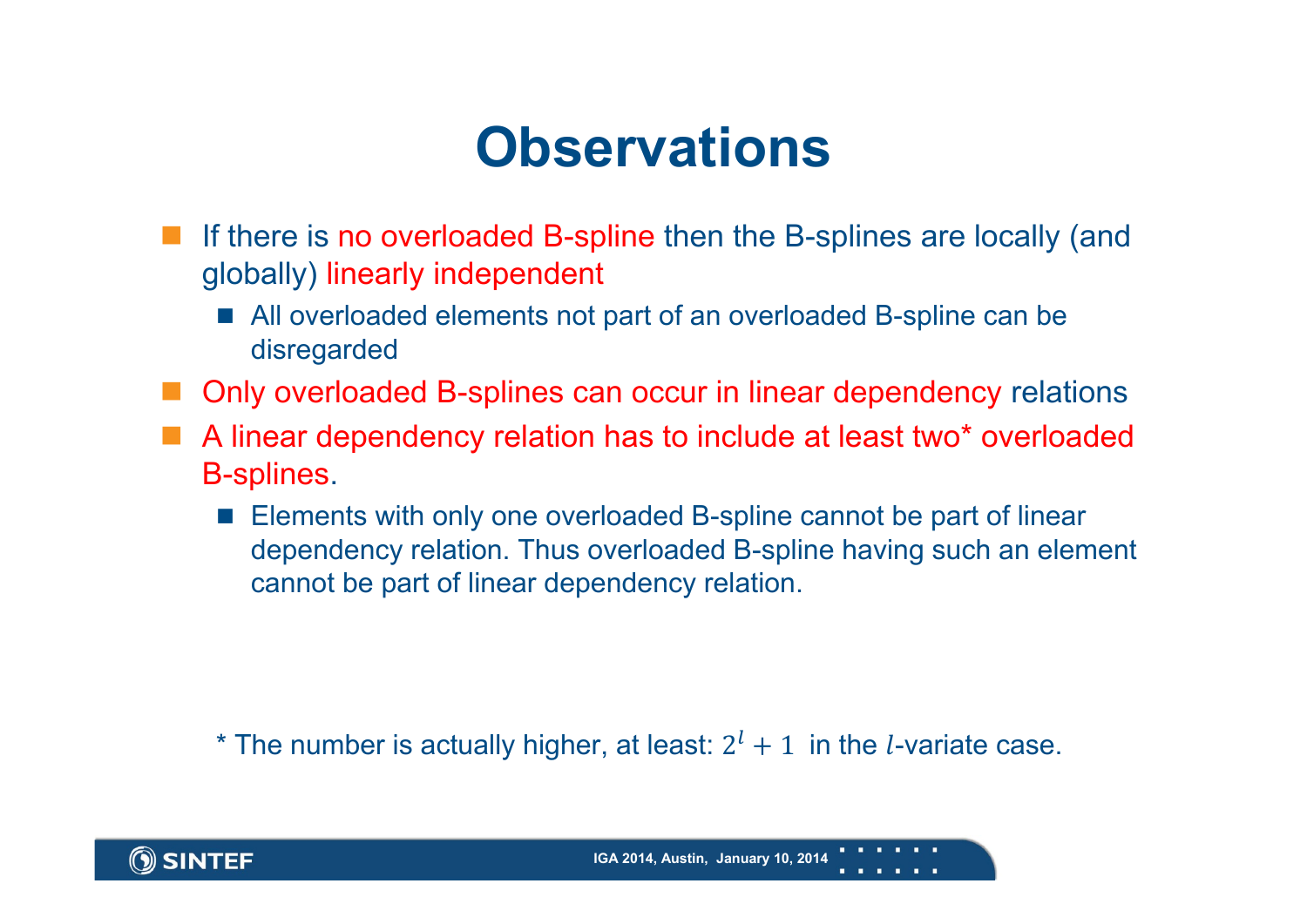# **Example peeling algorithm for overloaded B-splines.**



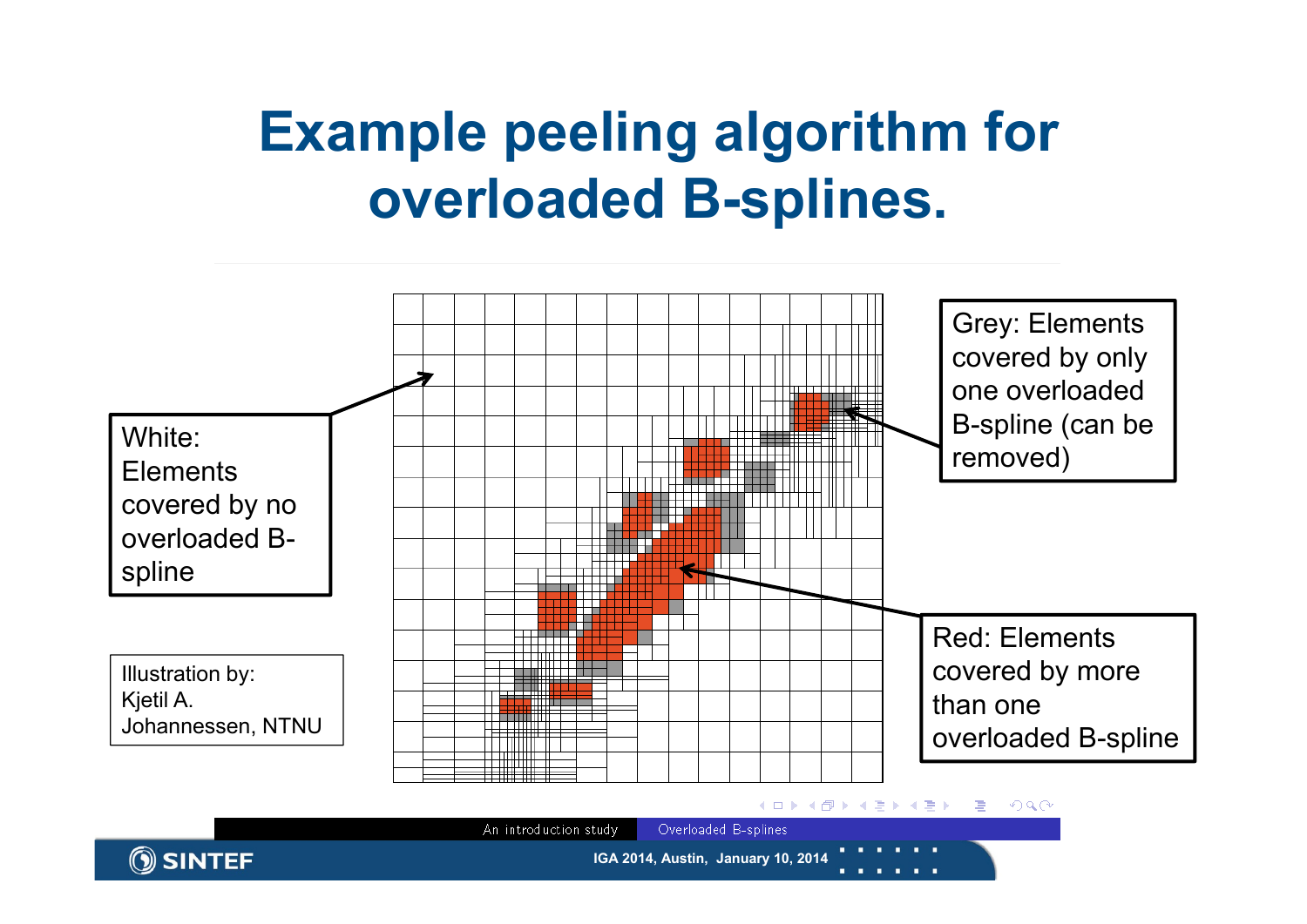### **Example, Continued.**



ାର୍ବ イロト イ団ト イミト イミト 信



**IGA 2014, Austin, January 10, 2014**

An introduction study

Overloaded B-splines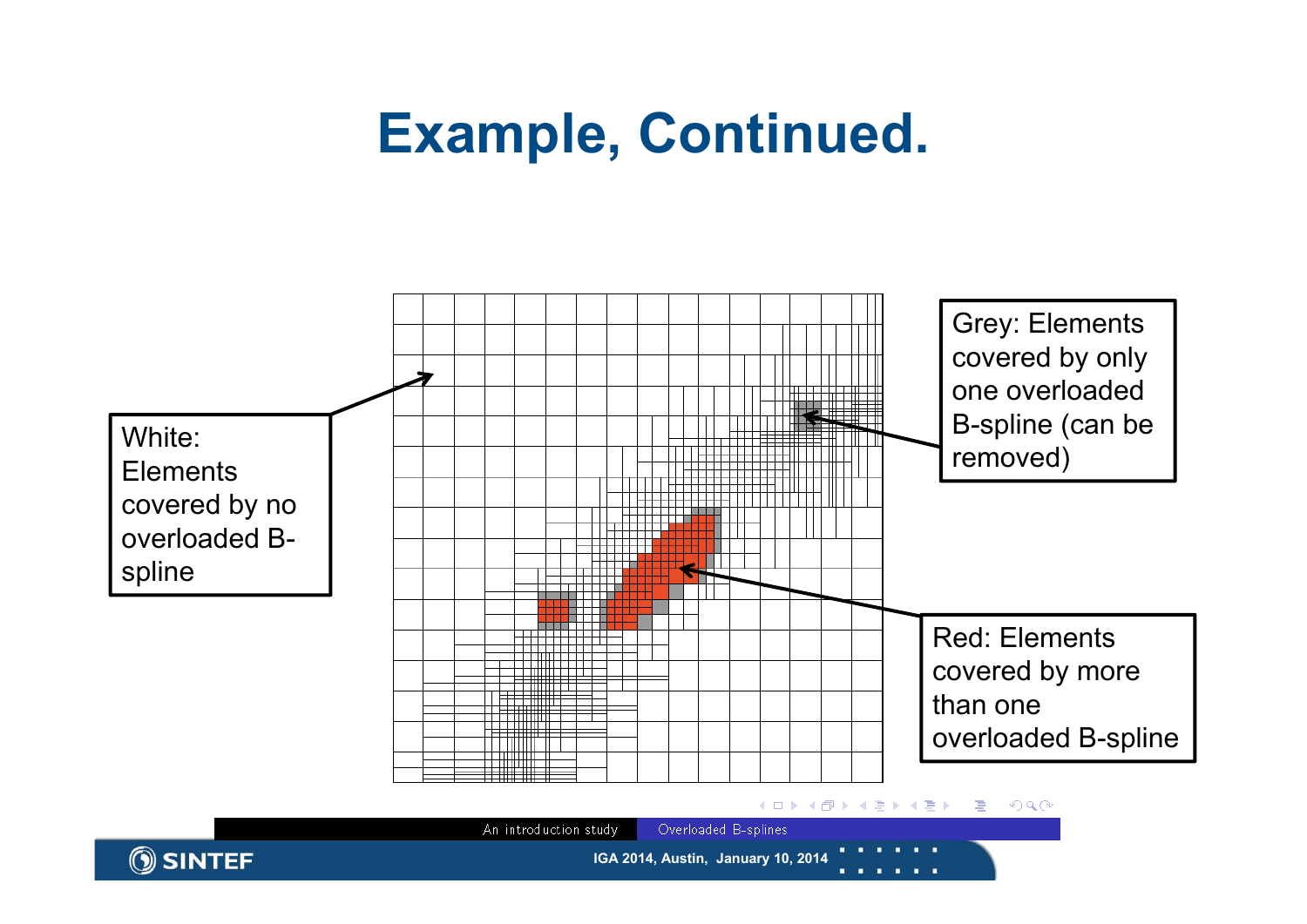## **Example, Continued.**



Overloaded B-splines An introduction study **SINTEF IGA 2014, Austin, January 10, 2014**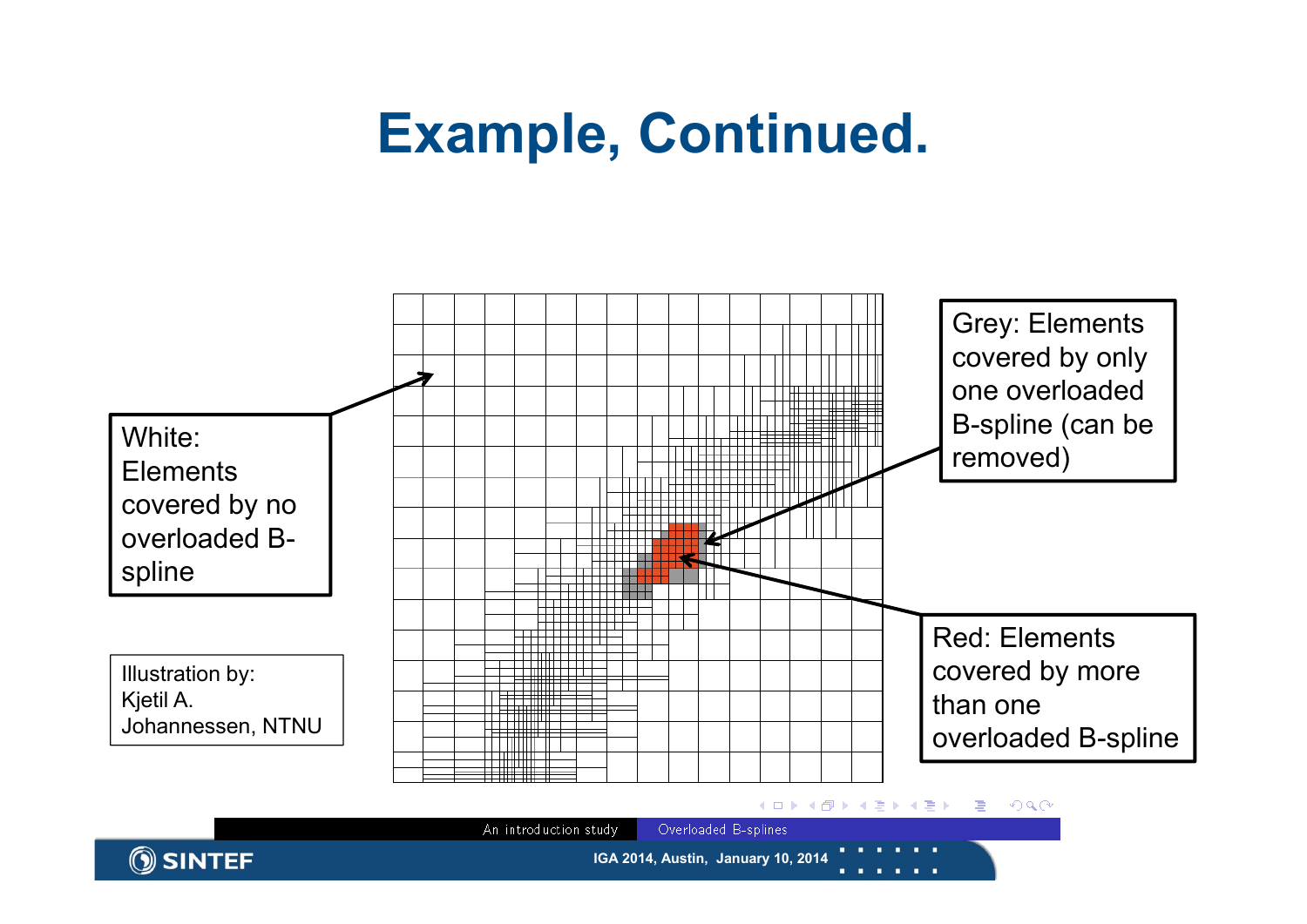#### **All B-splines remaining some elements that are overloaded only once. Linear dependency not possible.**



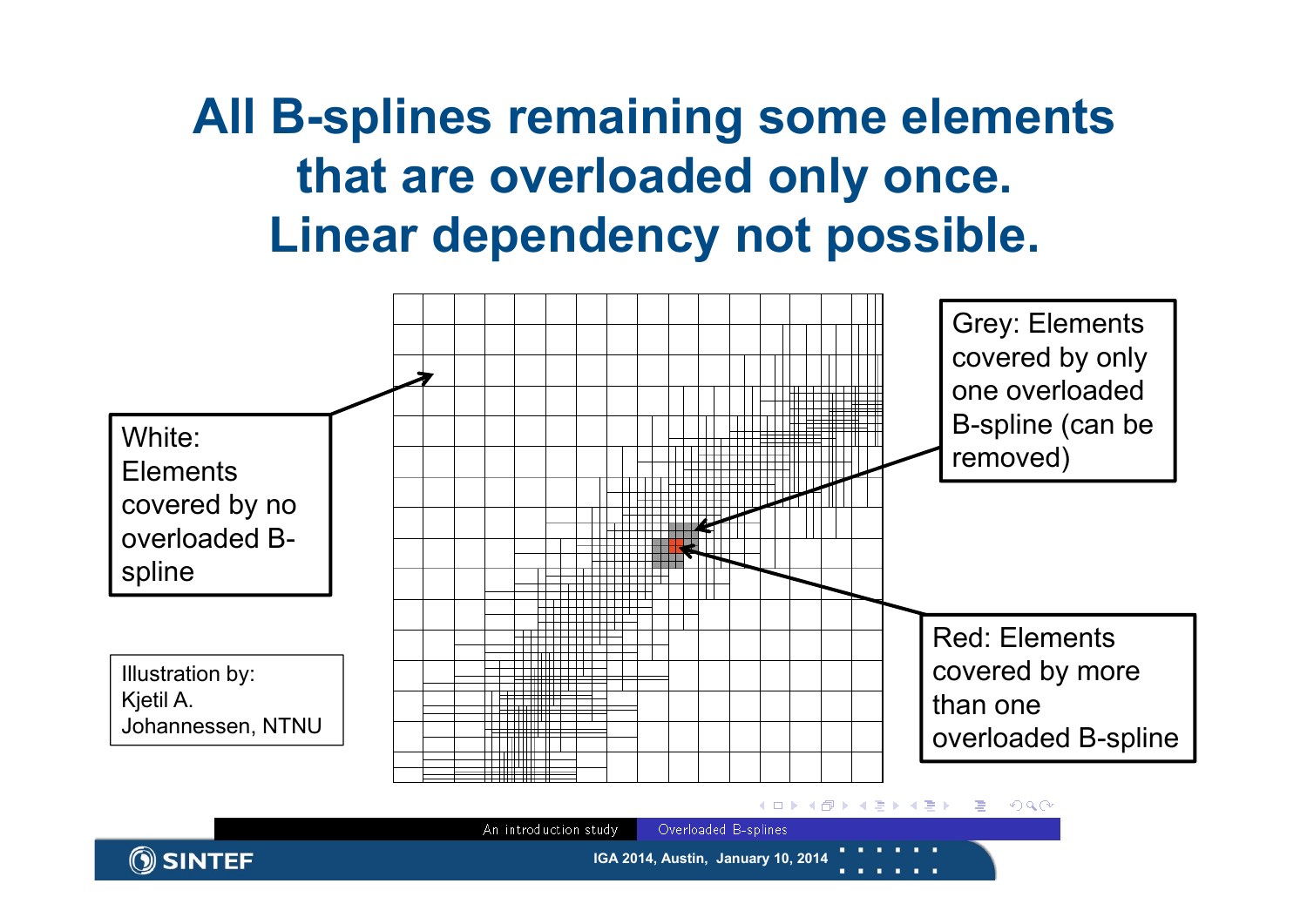#### **No overloaded B-splines remaining. Linear dependency not possible.**



イロト イ団ト イミト イミト ■ 三 ୍ରସ୍ତ

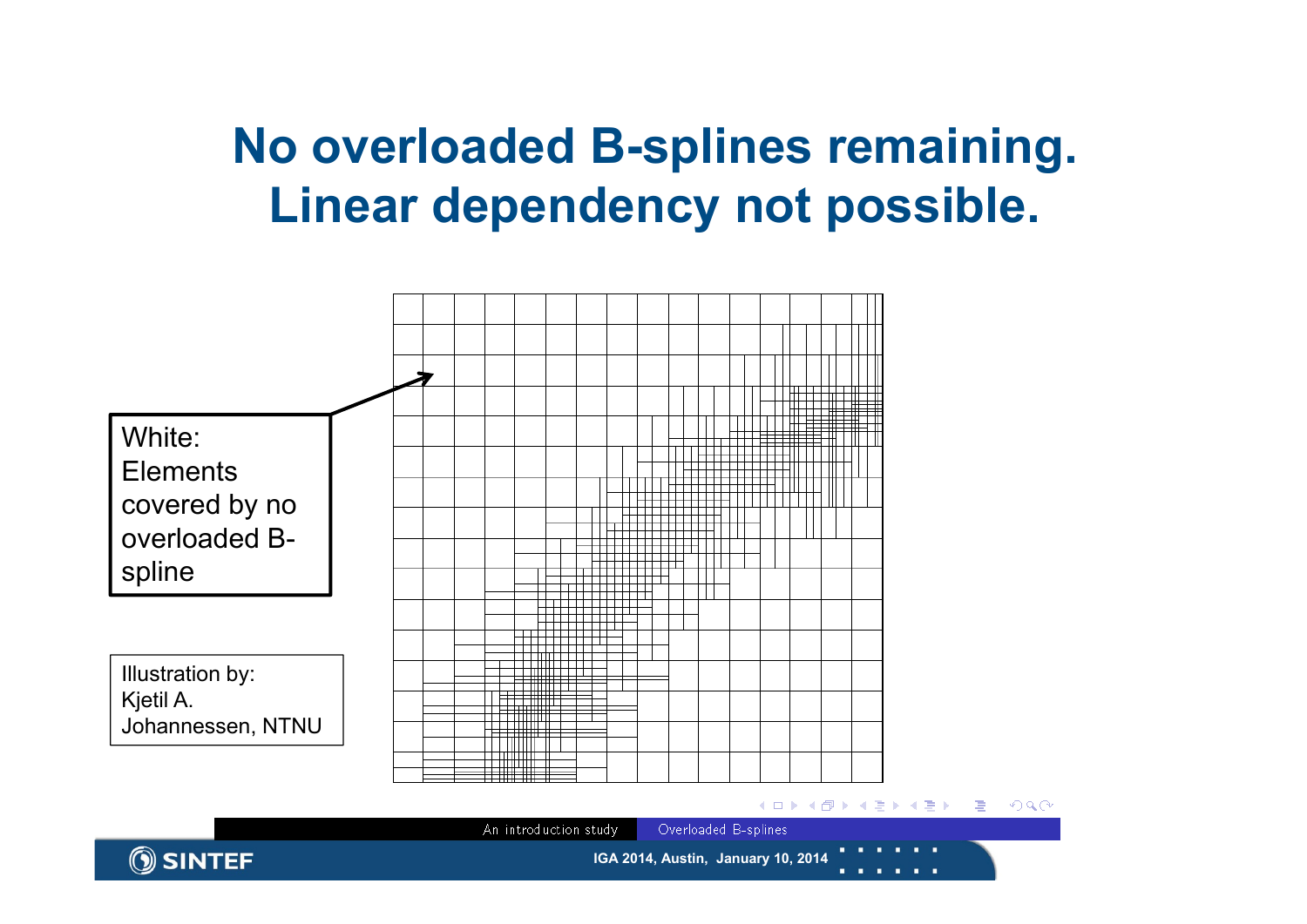# **Spline forest and LR-splines and**

Mike Scott defined yesterday the following ingredients for the spline forest.

- 1. Simple nesting theory
	- LR-splines provide nested spline spaces by construction
- 2. Local linear independence of B-splines
	- Г LR-splines with no overloaded elements are locally linearly independent.

The approach could probably be extended to LR-splines where no B-spline is overloaded